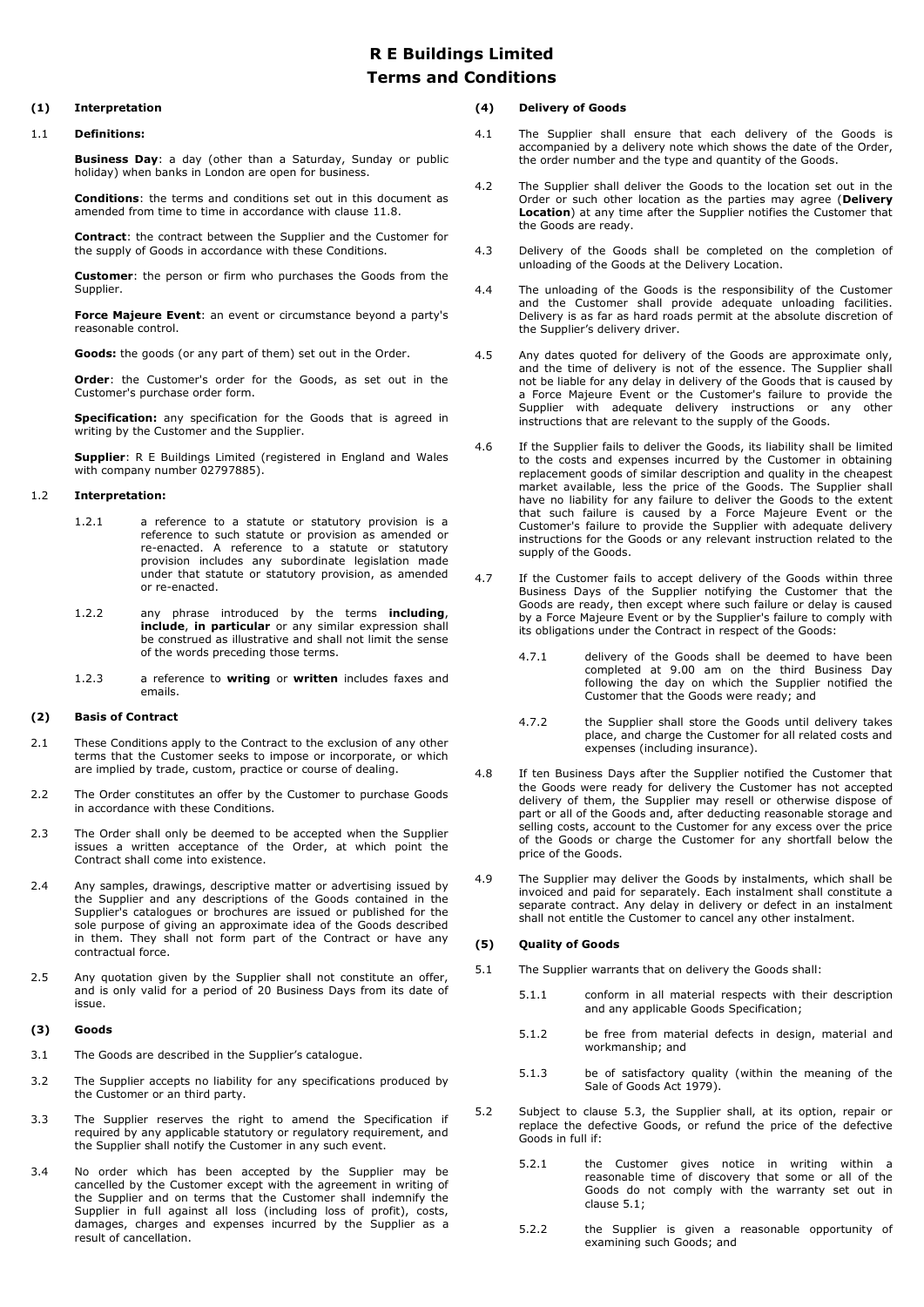- 5.2.3 the Customer (if asked to do so by the Supplier) returns such Goods to the Supplier's place of business at the Customer's cost.
- <span id="page-1-0"></span>5.3 The Supplier shall not be liable for the Goods' failure to comply with the warranty in clause [5.1](#page-0-0) if:
	- 5.3.1 the Customer makes any further use of such Goods after giving a notice in accordance with clause [5.2;](#page-0-1)
	- 5.3.2 the defect arises because the Customer failed to follow the Supplier's oral or written instructions as to the storage, installation, commissioning, use or maintenance of the Goods or (if there are none) good trade practice;
	- 5.3.3 the defect arises as a result of the Supplier following any drawing, design or Specification supplied by the Customer;
	- 5.3.4 the Customer alters or repairs such Goods without the written consent of the Supplier;
	- 5.3.5 the defect arises as a result of fair wear and tear, wilful damage, negligence, or abnormal working conditions; or
	- 5.3.6 the Goods differ from their description as a result of changes made to ensure they comply with applicable statutory or regulatory standards.
- 5.4 Except as provided in this clause 5, the Supplier shall have no liability to the Customer in respect of the Goods' failure to comply with the warranty set out in clause [5.1.](#page-0-0)
- 5.5 The terms of these Conditions shall apply to any repaired or replacement Goods supplied by the Supplier.

## **(6) Title and Risk**

- 6.1 The risk in the Goods shall pass to the Customer on completion of delivery.
- 6.2 Title to the Goods shall not pass to the Customer until the Supplier receives payment in full (in cash or cleared funds) for the Goods and any other goods that the Supplier has supplied to the Customer in respect of which payment has become due, in which case title to the Goods shall pass at the time of payment of all such sums.
- 6.3 Until title to the Goods has passed to the Customer, the Customer shall:
	- 6.3.1 store the Goods separately from all other goods held by the Customer so that they remain readily identifiable as the Supplier's property;
	- 6.3.2 not remove, deface or obscure any identifying mark or packaging on or relating to the Goods;
	- 6.3.3 maintain the Goods in satisfactory condition and keep them insured against all risks for their full price on the Supplier's behalf from the date of delivery;
	- 6.3.4 notify the Supplier immediately if it becomes subject to any of the events listed in clause [9.1.2](#page-2-0) to clause [9.1.4;](#page-2-1)and
	- 6.3.5 give the Supplier such information relating to the Goods as the Supplier may require from time to time.
- 6.4 Until title to the Goods passes to the Customer then, without limiting any other right or remedy the Supplier may have, the Supplier may at any time:
	- 6.4.1 require the Customer to deliver up all Goods in its possession which have not been resold, or irrevocably incorporated into another product; and
	- 6.4.2 if the Customer fails to do so promptly, enter any premises of the Customer or of any third party where the Goods are stored in order to recover them.

## **(7) Price and Payment**

- 7.1 The price of the Goods shall be the price set out in the Order, or, if no price is quoted, the price set out in the Supplier's published price list in force as at the date of delivery.
- 7.2 The Supplier reserves the right to increase the price of the Goods, by giving notice to the Customer at any time before delivery, to reflect any increase in the cost of the Goods to the Supplier that is due to:
- 7.2.1 any factor beyond the control of the Supplier (including foreign exchange fluctuations, increases in taxes and duties, and increases in labour, materials and other manufacturing costs);
- 7.2.2 any request by the Customer to change the delivery date(s), quantities or types of Goods ordered, or the Specification; or
- 7.2.3 any delay caused by any instructions of the Customer in respect of the Goods or failure of the Customer to give the Supplier adequate or accurate information or instructions in respect of the Goods.
- 7.3 The Supplier shall invoice the Customer on or at any time after confirmation of the Order.
- 7.4 A non-refundable deposit of 10% of the price of the Goods shall be be payable on confirmation of the Order.
- 7.5 The Customer shall pay each invoice submitted by the Supplier:
	- 7.5.1 on or before delivery of the Goods; and
	- 7.5.2 in full and in cleared funds to a bank account nominated in writing by the Supplier, and

time for payment shall be of the essence of the Contract.

- 7.6 All amounts payable by the Customer under the Contract are exclusive of amounts in respect of value added tax chargeable from time to time (**VAT**). Where any taxable supply for VAT purposes is made under the Contract by the Supplier to the Customer, the Customer shall, on receipt of a valid VAT invoice from the Supplier, pay to the Supplier such additional amounts in respect of VAT as are chargeable on the supply of the Goods at the same time as payment is due for the supply of the Goods.
- <span id="page-1-1"></span>7.7 If the Customer fails to make a payment due to the Supplier under the Contract by the due date, then, without limiting the Supplier's remedies under clause 9 (Termination), the Customer shall pay interest on the overdue sum from the due date until payment of the overdue sum, whether before or after judgment. Interest under this clause [7.7](#page-1-1) will accrue each day at 8% a year above the Bank of England's base rate from time to time.
- 7.8 All amounts due under the Contract shall be paid in full without any set-off, counterclaim, deduction or withholding (other than any deduction or withholding of tax as required by law).
- 7.9 The Customer shall indemnify the Supplier against all actions, costs, claims, demands, loss, damages or expenses (including any legal and other reasonable professional costs and expenses) or other matters arising out of or in connection with any default in payment of the Customer.

## **(8) Limitation of Liability**

- <span id="page-1-2"></span>8.1 Nothing in these Conditions shall limit or exclude the Supplier's liability for:
	- 8.1.1 death or personal injury caused by its negligence, or the negligence of its employees, agents or subcontractors;
	- 8.1.2 fraud or fraudulent misrepresentation;
	- 8.1.3 breach of the terms implied by section 12 of the Sale of Goods Act 1979 (title and quiet possession); or
	- 8.1.4 defective products under the Consumer Protection Act 1987.
- 8.2 Subject to clause [8.1,](#page-1-2) the Supplier shall not be liable to the Customer, whether in contract, tort (including negligence), for breach of statutory duty, or otherwise, arising under or in connection with the Contract for:
	- 8.2.1 loss of profits;
	- 8.2.2 loss of sales or business;
	- 8.2.3 loss of agreements or contracts;
	- 8.2.4 loss of anticipated savings;
	- 8.2.5 loss of use or corruption of software, data or information;
	- 8.2.6 loss of or damage to goodwill; or
	- 8.2.7 any indirect or consequential loss.